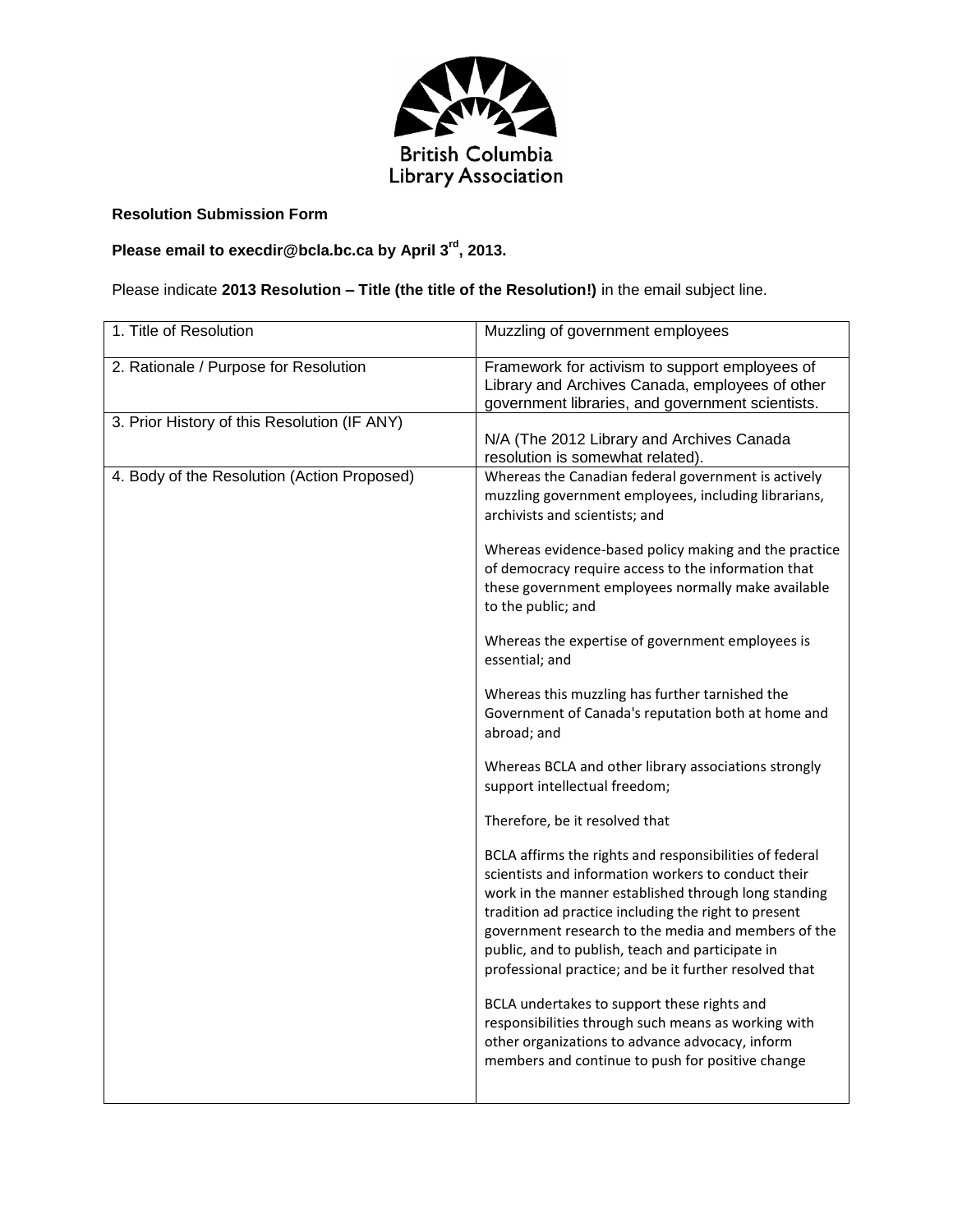

# **Library Association**

| 5. Initiating Individual, Committee or Interest Group                                                                                                                                                   | <b>Information Policy Committee</b>                                           |
|---------------------------------------------------------------------------------------------------------------------------------------------------------------------------------------------------------|-------------------------------------------------------------------------------|
| 6. Mover's Name, Telephone and Email                                                                                                                                                                    | <b>Myron Groover</b><br>myron.groover@gmail.com                               |
| 7. Seconder's Name, Telephone and Email                                                                                                                                                                 | <b>Heather Morrison</b><br>heatherm@eln.bc.ca                                 |
| 8. BCLA Committees / Interest Groups Consulted<br>(IF ANY)                                                                                                                                              | <b>Information Policy Committee, Intellectual</b><br><b>Freedom Committee</b> |
| 9. Endorsement by BCLA Committees / Interest<br>Groups (IF ANY)                                                                                                                                         | <b>Information Policy Committee,</b><br><b>Intellectual Freedom Committee</b> |
| 10. Fiscal Implications (IF ANY)                                                                                                                                                                        | n/a                                                                           |
| 11. If this resolution necessitates a change in an<br>existing bylaw, state the bylaw and the change. If<br>this resolution proposes a new bylaw, please state<br>the new bylaw. (Review BCLA Bylaws.)* | n/a                                                                           |
| 12. If this resolution conflicts with an existing bylaw,<br>state provisions for resolving the conflict.                                                                                                | n/a                                                                           |
| 13. If this resolution proposes a BCLA position<br>statement, indicate the position's relation to<br>libraries and library service.                                                                     |                                                                               |

\* *See<http://www.bcla.bc.ca/page/constitution%20and%20by-laws.aspx>*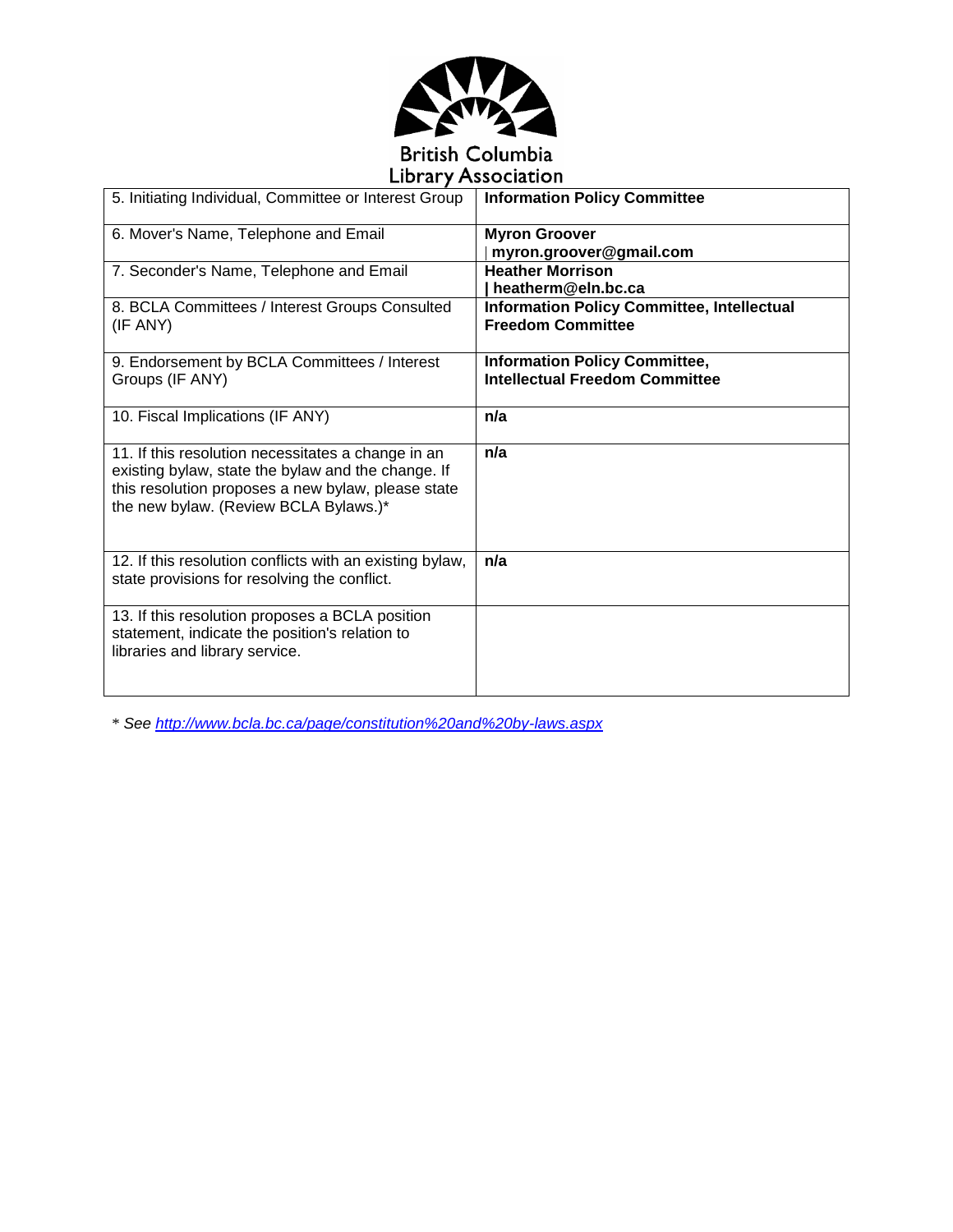

**BCLA Resolution Backgrounder: Muzzling of Government Employees**

Seanna Martin │April 1, 2013

#### **Introduction**

The Information Policy Committee (IPC) strongly opposes the muzzling of government employees, including librarians, archivists, and scientists working for the federal government of Canada. Recent restrictions placed upon the actions of these federal employees interfere with their personal and intellectual freedoms, and hinder access to information for the broader Canadian public. IPC plans to present a resolution at the BCLA AGM that will provide a framework for activism to support these employees and the democratic principles which they are tasked with upholding.

#### **Why Now?**

IPC was moved to issue a resolution at this time due to the recent public unveiling of Library and Archives Canada's (LAC) Code of Conduct, which was to have been developed in keeping with the values and spirit of the broader governmental code of conduct, *Values and Ethics Code for the Public Sector*.

As the national institution tasked with preserving and making accessible Canada's history, LAC plays a central role in safeguarding Canada's national heritage; by association, it should be upholding the tenets of librarianship appropriate to information workers in a democratic nation. Instead the Code of Conduct contains a number of problematic provisions which are in direct opposition to many of these principles. Most glaringly LAC's Code of Conduct prohibits all employees, volunteers, and contractors from teaching at educational institutions and speaking at or attending conferences without permission from management. If those conferences or teaching engagements relate to the mandate of Library and Archives Canada – in other words, if they have anything to do with libraries, archives, and technology – employees are forbidden outright from participating and may not even seek permission to attend. These activities are labeled "high risk" and their prohibition effectively prevents LAC employees from engaging professionally outside of the workplace and infringes upon their personal freedom.

This muzzling is not limited to federal workers in heritage and information organizations. For many years, scientific experts working for the Canadian government have routinely been prevented from speaking to the media about their research—especially when scientific findings run counter to government policies. The Canadian Science Writers' Association has extensivel[y documented](http://sciencewriters.ca/initiatives/muzzling_canadian_federal_scientists/) this muzzling of government scientists from 2008 onwards, and concern over the impact of these 'muzzling' practices on the ability of journalists to convey scientific information to the Canadian public has become so widespread that recently the Federal Information Commissioner of Canada launched a formal investigation into six departments<sup>1</sup> implicated in the matter.

#### **Policy/Code Implications**

 $\overline{a}$ 

As a case in point, LAC's "Code of Conduct" is in direct conflict with two of the most important tenets of librarianship: *intellectual freedom* and *access to information*. According to the Canadian Library Association's (CLA) position statement on intellectual freedom:

*All persons in Canada have the fundamental right, as embodied in the nation's Bill of Rights and the Canadian Charter of Rights and Freedoms, to have access to all expressions of knowledge, creativity and intellectual activity, and to express their thoughts publicly. This right to intellectual freedom, under the law, is essential to the health and development of Canadian society.*

<sup>1</sup> Environment, Fisheries and Oceans, Natural Resources, National Defence, the Treasury Board Secretariat, National Research Council of Canada and the Canadian Food Inspection Agency